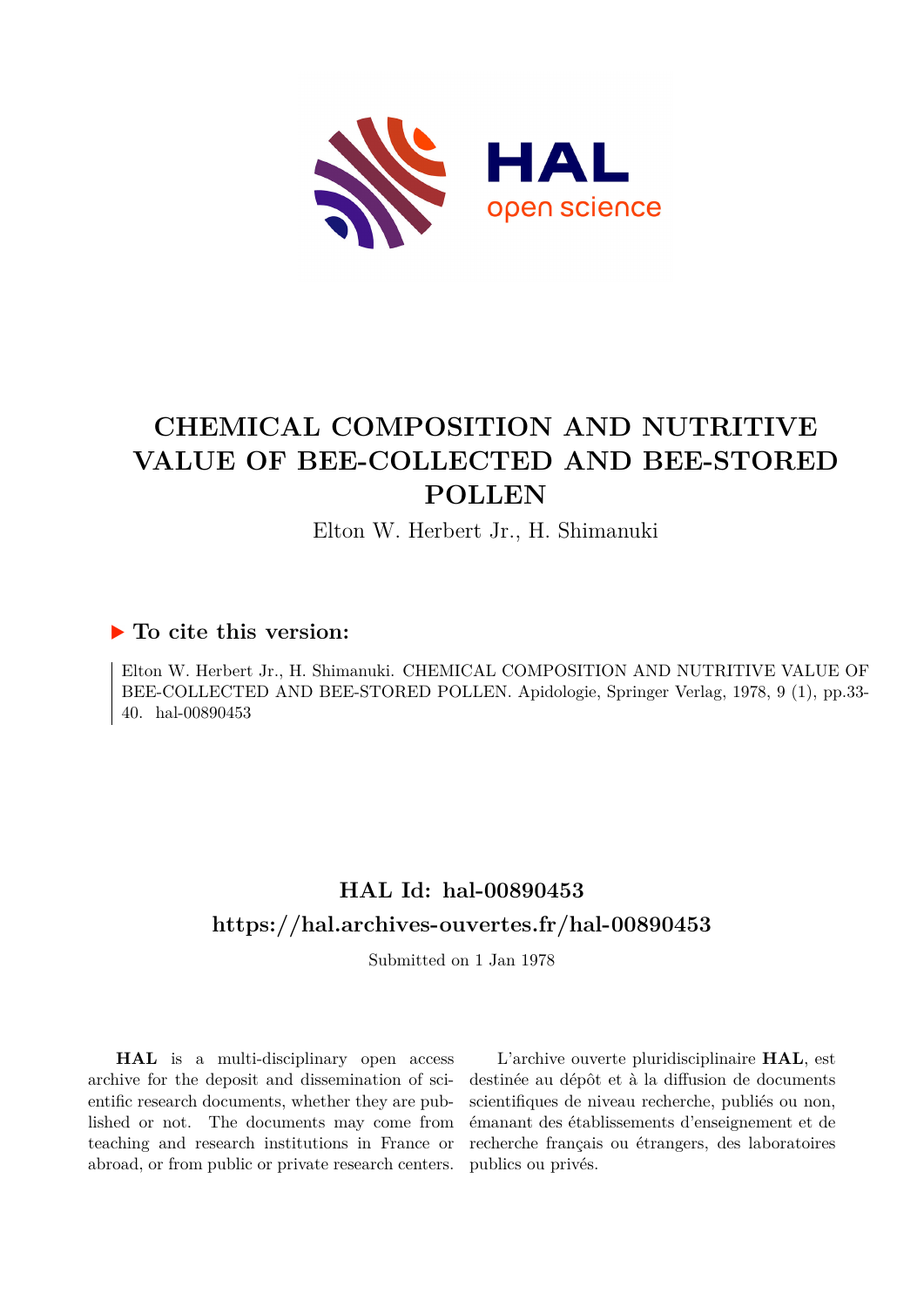Apidologie, 1978, 9 (1), 33-40.

### CHEMICAL COMPOSITION AND NUTRITIVE VALUE OF BEE-COLLECTED AND BEE-STORED POLLEN

Elton W. HERBERT, Jr. and H. SHIMANUKI

Bioenvironmental Bee Gaboratory, Plant Protection Institute, ARS, USDA Beltsville, MD 20705

#### **SUMMARY**

When fresh pollen and bee-stored pollen extracted from brood combs of free-flying colonies were offered to caged colonies of bees, there appeared to be no difference in nutritive value judged by the number of bees reared to the sealed stage.

Bee bread and pollen from seven locations were analyzed for'moisture, protein, reducing and nonreducing sugars, lipids, sulfated ash, starch, pH, pectins and crude fiber. The levels of protein, moisture, and lipids differed little between pollen and bee bread. However, there was no detectable starch in any of the samples of bee bread; and starch was present in all seven samples of pollen (mean value of 1.77 %). In addition, bee bread contained higher levels of reducing sugar and crude fiber than pollen but lower levels of ash. The ash of all pollen samples ranged between 2.4 and 3.4 % of the dry weight. The  $pH$  of bee bread averaged 4.1 compared with 4.8 for pollen. The percentage of undetermined matter in pollen and bee bread averaged less than 10 % of the dry weight.

#### INTRODUCTION

Pollen substitutes formulated and tested at the Beltsville Bioenvironmental Bee Laboratory have been based on the levels of essential nutrients found in pollen, the predominant source of proteins, lipids, minerals, and vitamins in the diet of the honey bee, Apis mellifera L. However, the chemical composition of pollen varies with plant species, environment during pollen development, age of plant when pollen developed, nutrient status of the plant, methods of pollen extraction, and storage. Also this large variability in chemical composition is associated with an equally large variability in food value for the bee. For example, pollen of different plants do not have the same bee, *Apis mellifera L.* However, the chemical composition of pollen varies with plant species, environment during pollen development, age of plant when pollen developed, nutrient status of the plant, methods of pollen ext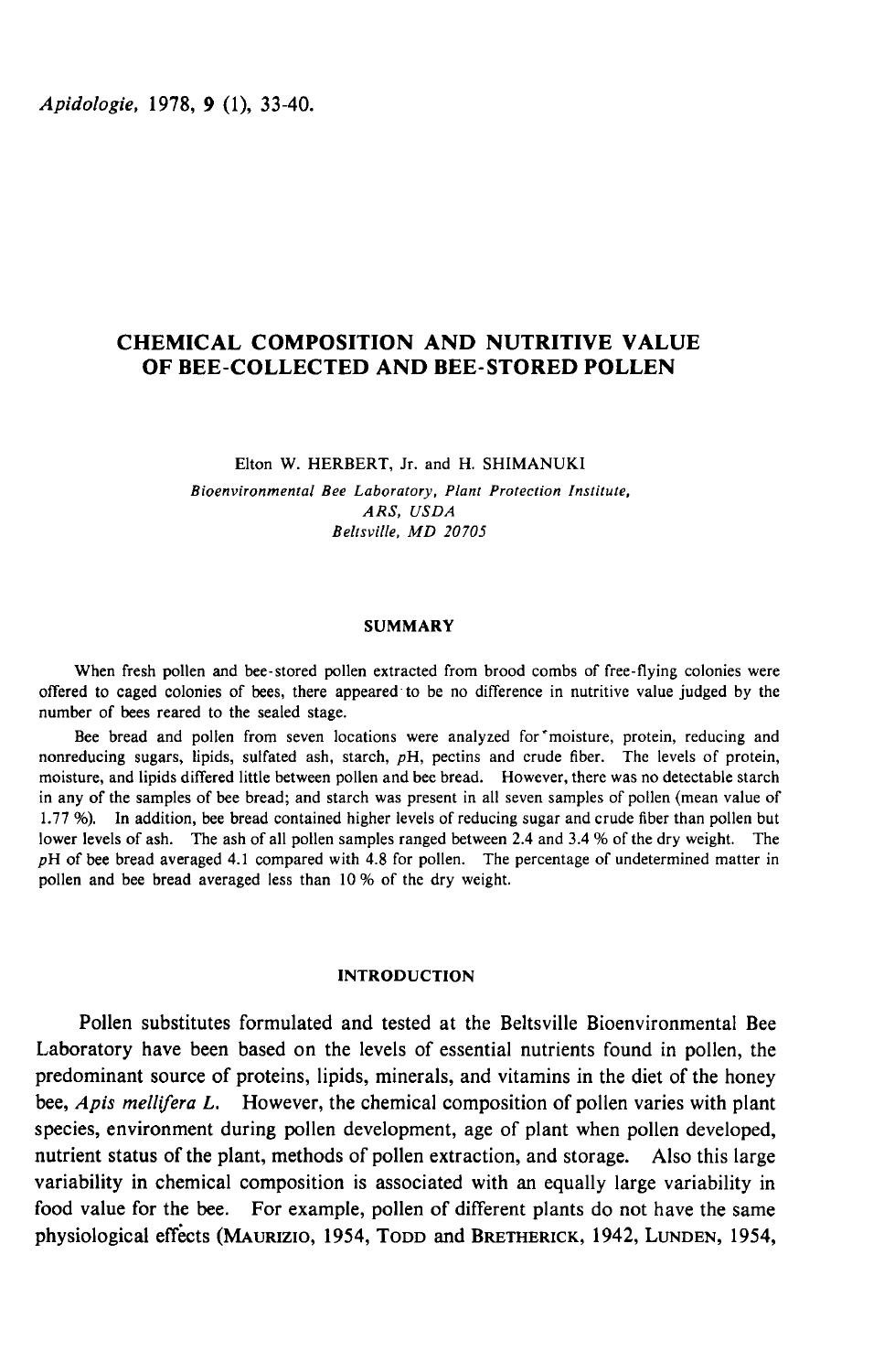W. HERBERT, H. SHIMANUKI<br>
VIVINO and PALMER, 1944, LOUVEAUX, 1963, HUGEL, 1962); and nutritive value was<br>
not entirely correlated with protein quantity (TODD and BRETHERICK, 1942).<br>
Bees do not consume pollen as collected

Bees do not consume pollen as collected by foragers. The pollen pellets are stored in cells; and honey, nectar, or glandular secretions are added to the mass of stored pollen. Pollen stored in this way undergoes a lactic acid fermentation and becomes what is called " bee bread ". Stored pollen generally has a specific bacterial flora associated with it (EGOROVA, 1971, PAIN and MAUGENET, 1966); and PAIN and stored in contracts and politically becomes when<br>Manual and the Manual Manual Manual Manual Manual Manual Manual Manual Manual Manual Manual Manual Manual Manual Ma<br>*Lactobacill* Bees do not consume pollen as collected by foragers. The pollen pellets are<br>in cells; and honey, nectar, or glandular secretions are added to the mass of<br>i pollen. Pollen stored in this way undergoes a lactic acid fermenta AUGENET (1966) found three microbial genera in bee bread : Pseudomonas, Lactobacillus, and Saccharomyces. This suggests that microorganisms are probably involved in the storage of pollen.

Bee bread stored in combs therefore differs from fresh bee-collected pollen, but the fermentation may be responsible for increased stabilization of the product or may lead to chemical changes that increase digestibility and nutritive value for the Bee bread stored in combs therefore differs from fresh bee-collected pollen, but the<br>fermentation may be responsible for increased stabilization of the product or may lead<br>to chemical changes that increase digestibility an from combs than from pollen traps.

We therefore compared the chemical properties of bee bread and pollen and also fed these materials to caged colonies of newly emerged bees to determine the brood rearing capability of each. A greater nutritive value of bee bread would suggest that our diets should be based on the chemical composition of bee bread, not of pollen.

#### MATERIALS AND METHODS

#### Bees

Bee-collected pollen obtained from pollen traps and stored pollen (bee bread) extracted from brood combs of free-flying colonies were offered to test colonies established in small queen-mating nucleus colonies ( $23 \times 19 \times 27$  cm) located at Beltsville, Maryland. Each nucleus consisted of a mated queen, 400 g of newly emerged bees, and five drawn combs ( $2.5 \times 16 \times 23$  cm) free of any honey or pollen. As soon as the nuclei were established, the bees were offered the bee bread or pollen diets by inverting petri dish lids (100  $\times$  15 mm) containing 50 g of diet over the brood combs. Then each nucleus was placed in a  $2 \times 2 \times 2$  m screen flight cage, and the bees were supplied with a 50 % (w/v) sucrose solution that was replenished twice a week when the diets were changed. After the first sealed brood appeared, the number of sealed cells was estimated once a week by using a wire grid of  $6.25 \text{ cm}^2$  divisions.

#### Chemical Analysis

Bee-collected pollen and stored pollen obtained from seven different geographic locations in the U.S. were analyzed as follows :

The percent moisture in pollen and bee bread was determined by placing 5 g of each sample in a hotair oven at 100 °C for 24 hr. After the samples were removed from the oven, they were allowed to reach room temperature and then weighed. The difference between dry weight and the initial weight was used to calculate percent moisture.

Total nitrogen content was determined by the AOAC Micro-Kjeldahl method (Association of Official Agricultural Chemists, 1960).

Total reducing and nonreducing sugars were determined by modifying AOAC method No. 13.028 for sugars in cereal foods. The quantity of reducing sugar was calculated as maltose for the Maltose-Sucrose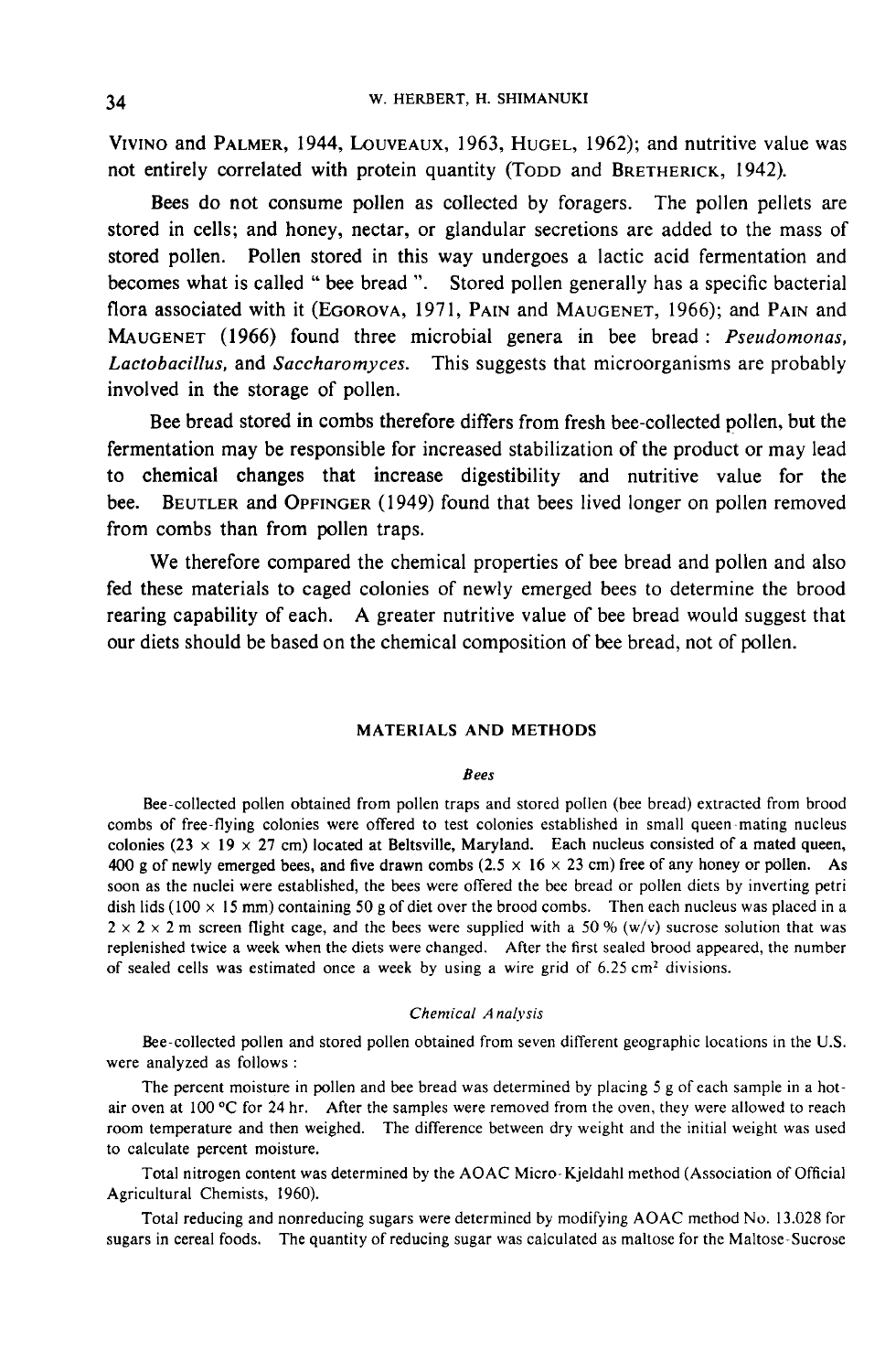Conversion Table (No. 13.030). The nonreducing sugar was reduced after hydrolysis and calculated as sucrose by using the same table.

The percent of crude lipids in each sample was determined by using a chloroform-methanol extraction. The chloroform layer was collected and washed three times with 100 ml of a 0.1 % NaCl solution. The sample was dried, and the weight difference was used to calculate percentage crude lipid.

Sulfated ash in samples was determined according to AOAC Method No. 29.014.

The percentage starch in the samples was compared with a standard curve derived by taking measurements of a series of test tubes containing from 10 mg to 100 mg of soluble starch suspended in 20 ml of distilled water to which 2 ml of KI solution were added. The percentage transmittance was measured in a Bausch and Lomb Spectronic 20 at 450 nm and used to plot the standard curve.

The percentage of crude fiber and pectins in the pollen and bee bread sample was determined according to LEES (1971).

#### RESULTS AND DISCUSSION

There was no difference in the nutritive value of bee bread and pollen when based on the number of bees reared to the sealed stage. Bees fed either the pollen or the bee bread patties reared  $7,195.50 \pm 243.75 \text{ cm}^2$  and  $7,046.00 \pm 152.93 \text{ cm}^2$  larvae, respectively, to the capped stage. However, bees fed pollen did not initiate brood rearing immediately after they were offered the diet, probably because the bees were all newly emerged. Consumption of the diet was poor for the first 4 to 5 days. Several authors have observed that newly emerged bees do not feed on pollen immediately after rearing immediately after they were offered the diet, probably because the bees were all<br>newly emerged. Consumption of the diet was poor for the first 4 to 5 days. Several<br>authors have observed that newly emerged bees do n found that most newly emerged bees only start to eat pollen between 12 to 18 hr after newly emerged. Consumption of the diet was poor for the first 4 to 5 days. Several<br>authors have observed that newly emerged bees do not feed on pollen immediately after<br>they emerge, and this may account for the retarded br small amounts of pollen for the first 40 hr; thereafter, the rate of pollen consumption increases greatly. However, by the time the bees were 42 hr old, 90 % had consumed some pollen. In contrast, the first sealed cells in nuclei that were fed bee bread were observed 12 days after the queens were released. The levels of brood rearing remained relatively constant throughout the test period.

The chemical components of bee collected pollen and bee bread are summarized in Table 1 and 2 respectively. Values are expressed on a dry-weight basis. The last column represents the mean value for all seven locations. Most ranges were fairly uniform. Moisture, for example, ranged from  $21.7\%$  in the Wyoming sample to a high of 27.0 % in the California sample; reducing sugars ranged from 12.6 % to 30.2 % (average 20.71 %), and nonreducing sugars ranged from 1.0 to 2.5 %. Our Table 1 and 2 respectively. Values are expressed on a dry-weight basis. The last column represents the mean value for all seven locations. Most ranges were fairly uniform. Moisture, for example, ranged from 21.7% in the W and found that the content of crude protein ranged from 7.02 to 29.87 %.

The values for starch, lipids, and sulfated ash obtained from all pollen samples were remarkably similar; starch was present in all seven samples (mean value of 1.77 %). The total percent of crude lipids ranged from 4.03 % (Arizona) to 5.48 % (Maryland), and the ash content ranged from 2.4 to 3.5 % (mean of  $3.17\%$ ).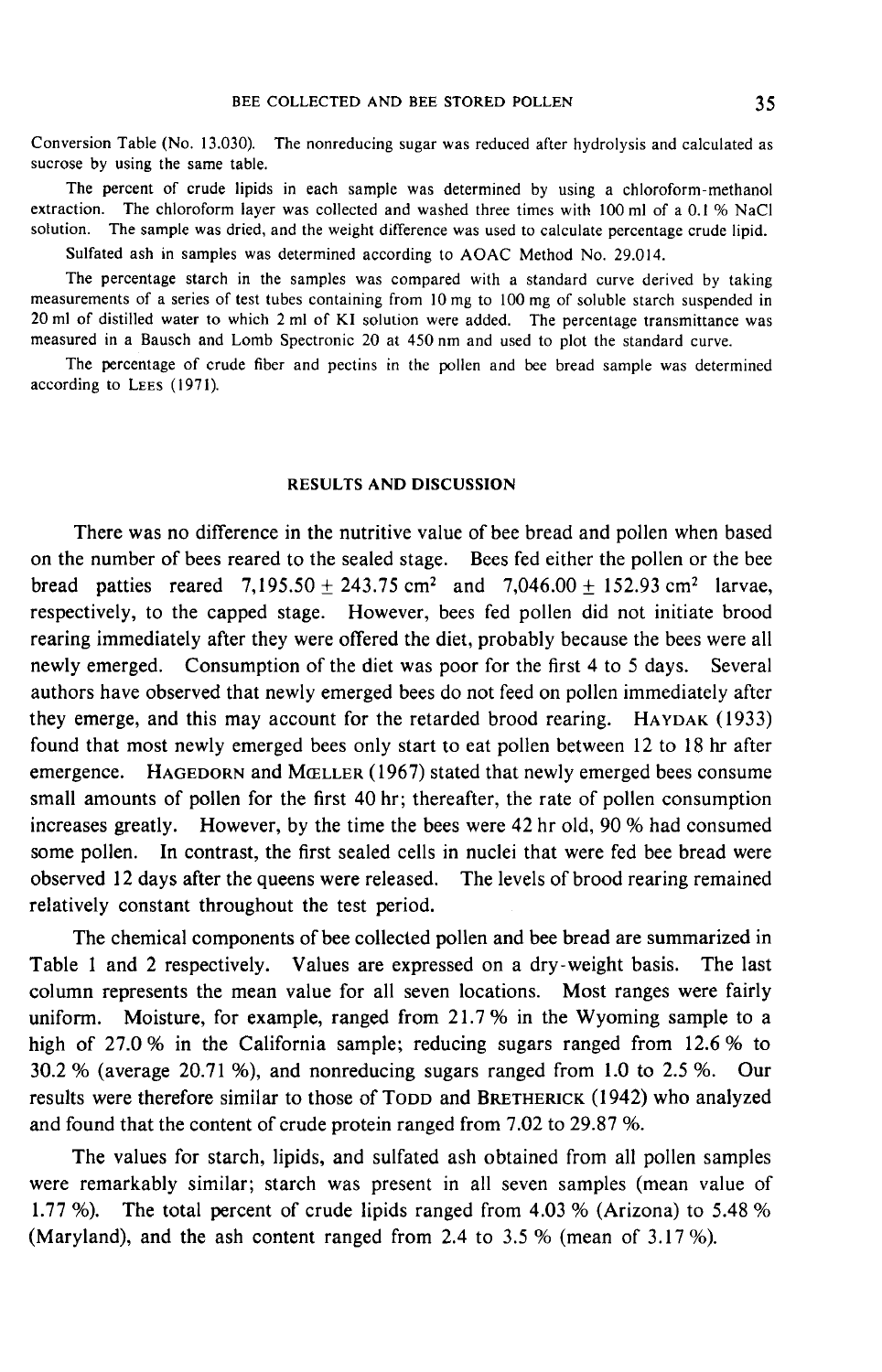| Test                                                                                                                                                                                                                                                      | Md.                                                                   | $N.-J.$                                                               | Wisc.                                                                 | Wyo.                                                                  | Ariz.                                                                  | La.                                                                   | Cal.                                                                  | Avg.                                                                   |  |
|-----------------------------------------------------------------------------------------------------------------------------------------------------------------------------------------------------------------------------------------------------------|-----------------------------------------------------------------------|-----------------------------------------------------------------------|-----------------------------------------------------------------------|-----------------------------------------------------------------------|------------------------------------------------------------------------|-----------------------------------------------------------------------|-----------------------------------------------------------------------|------------------------------------------------------------------------|--|
| (% )<br>Moisture<br>Protein $(96)$<br>Reducing sugars $\ldots \ldots \ldots$ (%)<br>Nonreducing sugars $\ldots \ldots \ldots$ . (%)<br>Starch (%)<br>Sulfated ash $\ldots$ (%)<br>$pH$<br>Crude fiber $\ldots \ldots \ldots \ldots$ (%)<br>Pectins $(96)$ | 24.0<br>21.9<br>15.9<br>1.0<br>2.9<br>5.5<br>3.2<br>4.4<br>7.2<br>1.9 | 23.1<br>21.3<br>21.8<br>2.4<br>2.2<br>5.1<br>2.4<br>4.1<br>8.4<br>1.3 | 26.6<br>29.3<br>21.3<br>2.4<br>2.9<br>4.2<br>3.4<br>4.5<br>4.2<br>0.9 | 21.7<br>22.1<br>30.2<br>2.5<br>0.8<br>5.3<br>3.4<br>5.9<br>7.4<br>1.0 | 22.6<br>21.0<br>20.7<br>2.4<br>0.9<br>4.0<br>3.5<br>5.8<br>11.4<br>0.9 | 25.2<br>27.1<br>22.5<br>2.4<br>1.0<br>4.9<br>2.9<br>4.6<br>7.9<br>0.4 | 27.0<br>25.9<br>12.6<br>1.9<br>1.8<br>5.2<br>3.5<br>4.4<br>(c)<br>(c) | 24.31<br>24.1<br>20.7<br>2.1<br>1.8<br>4.9<br>3.2<br>4.8<br>7.7<br>1.6 |  |
| (a) Determinations on a dry weight basis.<br>$(b)$ Average of three replications.<br>(c) Insufficient sample.                                                                                                                                             |                                                                       |                                                                       |                                                                       |                                                                       |                                                                        |                                                                       |                                                                       |                                                                        |  |

TABLE  $1.$  - Chemical analyses of bee-collected pollen (a) from seven locations (b)

TABLE 2. - Chemical analyses of bee-stored pollen (a) from seven locations (b)

| <b>Test</b>                                                                                                    | Md.  | N. J. | Wisc. | Wyo. | Ariz. | La.  | Cal. | Avg. |
|----------------------------------------------------------------------------------------------------------------|------|-------|-------|------|-------|------|------|------|
| (96)<br>Moisture $\ldots \ldots \ldots \ldots$                                                                 | 28.0 | 23.8  | 21.3  | 18.8 | 21.5  | 27.8 | 25.4 | 23.8 |
| Protein $(%)$                                                                                                  | 21.1 | 23.1  | 26.5  | 25.8 | 22.8  | 19.3 | 24.5 | 23.3 |
| Reducing sugars $\dots \dots \dots (96)$                                                                       | 28.2 | 23.7  | 21.8  | 37.3 | 34.7  | 35.3 | 14.0 | 27.9 |
| Nonreducing sugars $\ldots$ (%)                                                                                | 1.9  | 1.5   | 1.0   | 5.7  | 2.9   | 2.9  | 1.5  | 2.5  |
| Starch $(%)$                                                                                                   | 0.0  | 0.0   | 0.0   | 0.0  | 0.0   | 0.0  | 0.0  | 0.0  |
|                                                                                                                | 3.9  | 4.7   | 4.8   | 5.8  | 6.7   | 6.1  | 5.6  | 5.4  |
|                                                                                                                | 3.0  | 2.1   | 3.2   | 2.5  | 3.1   | 2.6  | 2.9  | 2.8  |
| $pH$                                                                                                           | 4.3  | 4.1   | 3.9   | 3.8  | 4.2   | 4.2  | 4.0  | 4.1  |
| Crude fiber $\ldots \ldots \ldots \ldots (%)$                                                                  | 7.1  | 6.6   | 18.5  | 9.1  | 9.3   | 5.8  | 17.7 | 10.6 |
| Pectins $(96)$                                                                                                 | 0.2  | 0.4   | 0.4   | 0.7  | 0.5   | 0.5  | (c)  | 0.5  |
| (a) Determinations on a dry weight basis.<br>(b) Average of three replications.<br>Insufficient sample.<br>(c) |      |       |       |      |       |      |      |      |

The percentage of ash we found in our study was within the range reported by The percentage of ash we found in our study was within the range reported by<br>earlier authors. For example, Topp and BRETHERICK (1942) reported that the ash<br>content of bee-collected pollen ranged from 0.91 to 6.36% with a m content of bee-collected pollen ranged from 0.91 to 6.36 % with a mean of 2.70 %. Also, they found no great difference in ash levels between hand- and beecollected pollens. The higher levels of ash that we found in pollen (3.17 %) compared with that in bee bread (2.76 %) was, however, surprising. One would suspect that bee bread contains higher levels due to the addition of honey. WHITE et al. (1962) and WHITE (1965) found levels of ash in excess of 1 % in honey samples.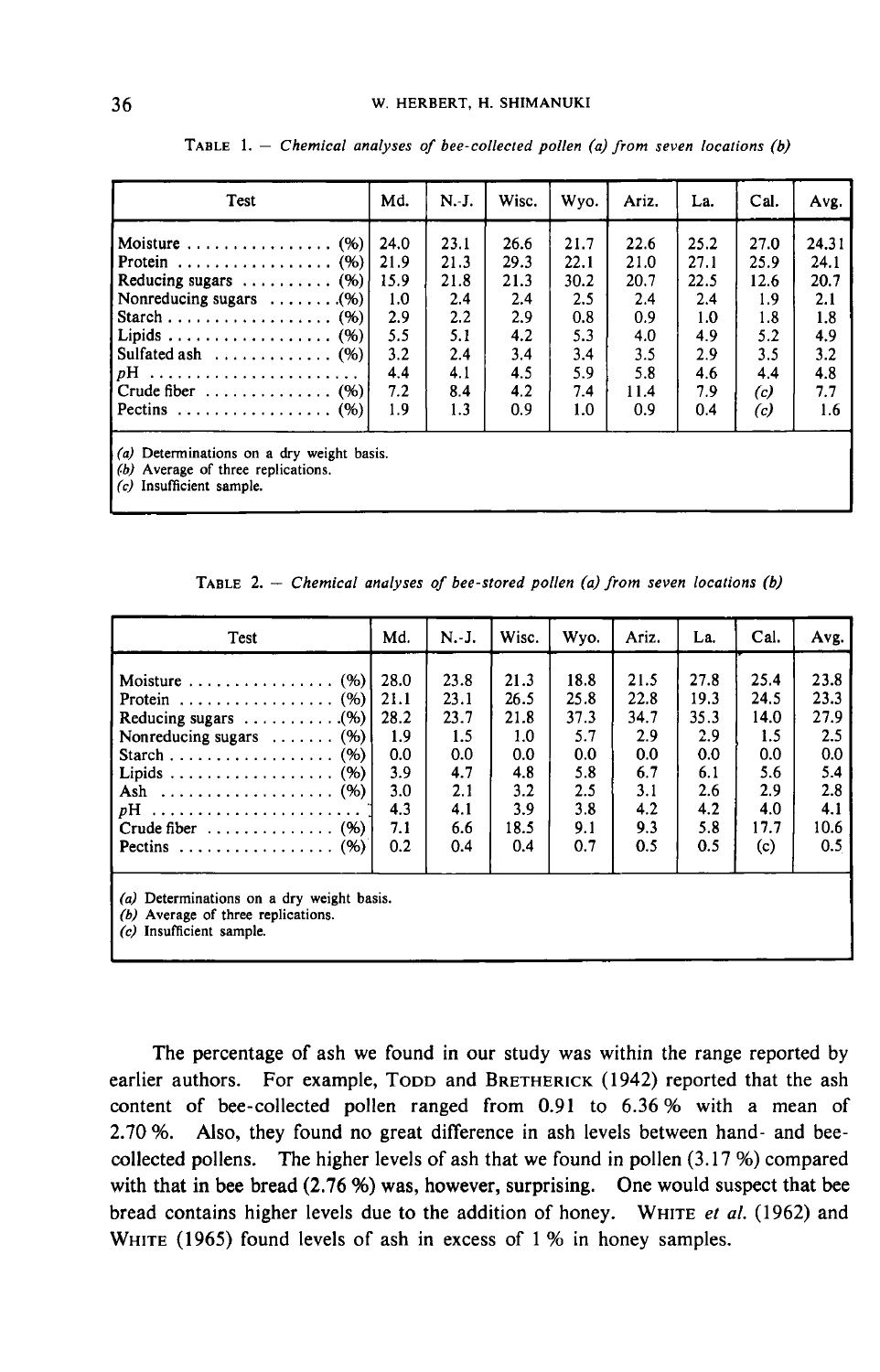The lipid content of pollen and bee bread in our seven samples ranged from BEE COLLECTED AND BEE STORED POLLEN 37<br>The lipid content of pollen and bee bread in our seven samples ranged from<br>3.86 % to 6.73 %. Topp and BRETHERICK (1942) analyzed 32 plant species, five handcollected and 27 bee-collected, and found a wide range in the ether extract of beecollected pollen (0.94 to 14.44 % with a mean of 4.96 %). The highest values were found in dandelion and mustard, and the lowest in birch brush and 3.86 % to 6.73 %. Topp and BRETHERICK (1942) analyzed 32 plant species, five hand-collected and 27 bee-collected, and found a wide range in the ether extract of bee-collected pollen (0.94 to 14.44 % with a mean of 4.96 %) collected and three species of hand-collected pollen and found the total lipid content ranged from 1.5 % in the heartsease to 18.9 % in dandelion, a mean of 9.2 %.

We found starch present in pollen but not in bee bread. However, when 100 mg bee bread or pollen were mixed with concentrations of soluble starch ranging from 10 mg to 100 mg in 20 ml H<sub>2</sub>O (Table 3), starch hydrolysis was rapid. After 1 day, five of 10 tubes incubated with bee bread had hydrolyzed the soluble starch, and all the starch was hydrolyzed after 2 days. The results after 1 day were not conclusive. We added the 100 mg aliquots of bee bread to the tubes without regard to the portion of the pellet used, but we subsequently found that most of the enzymatic activity occurred in the top portion of the pellet containing the honey layer. None of the pollen samples hydrolyzed the starch during 12 days of incubation. Thus the lack of starch in bee bread apparently results from the honey and enzymatic secretions added to the pollen as it is packed by the honey bees. Amylase and invertase are, in fact, secreted by the bee food glands (RINAUDO et al. 1973), but starch has not been found in nectar (WHITE, 1967); so the function of amylase in honey is not clear. WHITE et al. (1962) tested 490 samples of honey and found amylase present in varying amounts in nearly all honeys.

| Amount (mg) soluble<br>starch/20 ml $H_2O$          | Bee bread   |           |              | Pollen   |   |                |   |   |   |    |
|-----------------------------------------------------|-------------|-----------|--------------|----------|---|----------------|---|---|---|----|
|                                                     | Day         |           |              | Day      |   |                |   |   |   |    |
|                                                     | $\mathbf 0$ | 1         | $\mathbf{2}$ | $\bf{0}$ | 1 | $\overline{2}$ | 5 | 7 | 9 | 12 |
|                                                     |             |           |              |          |   |                |   |   |   |    |
| 10                                                  |             | +         | +            |          |   |                |   |   |   |    |
| 20                                                  |             | $+$       | $+$          |          |   |                |   |   |   |    |
| 30                                                  |             |           | $\ddot{}$    |          |   |                |   |   |   |    |
| 40                                                  |             | $\ddot{}$ | $\ddot{}$    |          |   |                |   |   |   |    |
| 50                                                  |             |           | $\ddot{}$    |          |   |                |   |   |   |    |
| 60                                                  |             | $\ddot{}$ | $+$          |          |   |                |   |   |   |    |
| 70                                                  |             |           | $\ddot{}$    |          |   |                |   |   |   |    |
| 80                                                  |             |           | $\ddot{}$    |          |   |                |   |   |   |    |
| 90                                                  |             | $\ddot{}$ | $\ddot{}$    |          |   |                |   |   |   |    |
| 100                                                 |             |           |              |          |   |                |   |   |   |    |
|                                                     |             |           | +            |          |   |                |   |   |   |    |
| $(a)$ -: no amylase activity; +: starch hydrolysis. |             |           |              |          |   |                |   |   |   |    |

TABLE 3. - Amylase activity (a) in bee-collected pollen and bee bread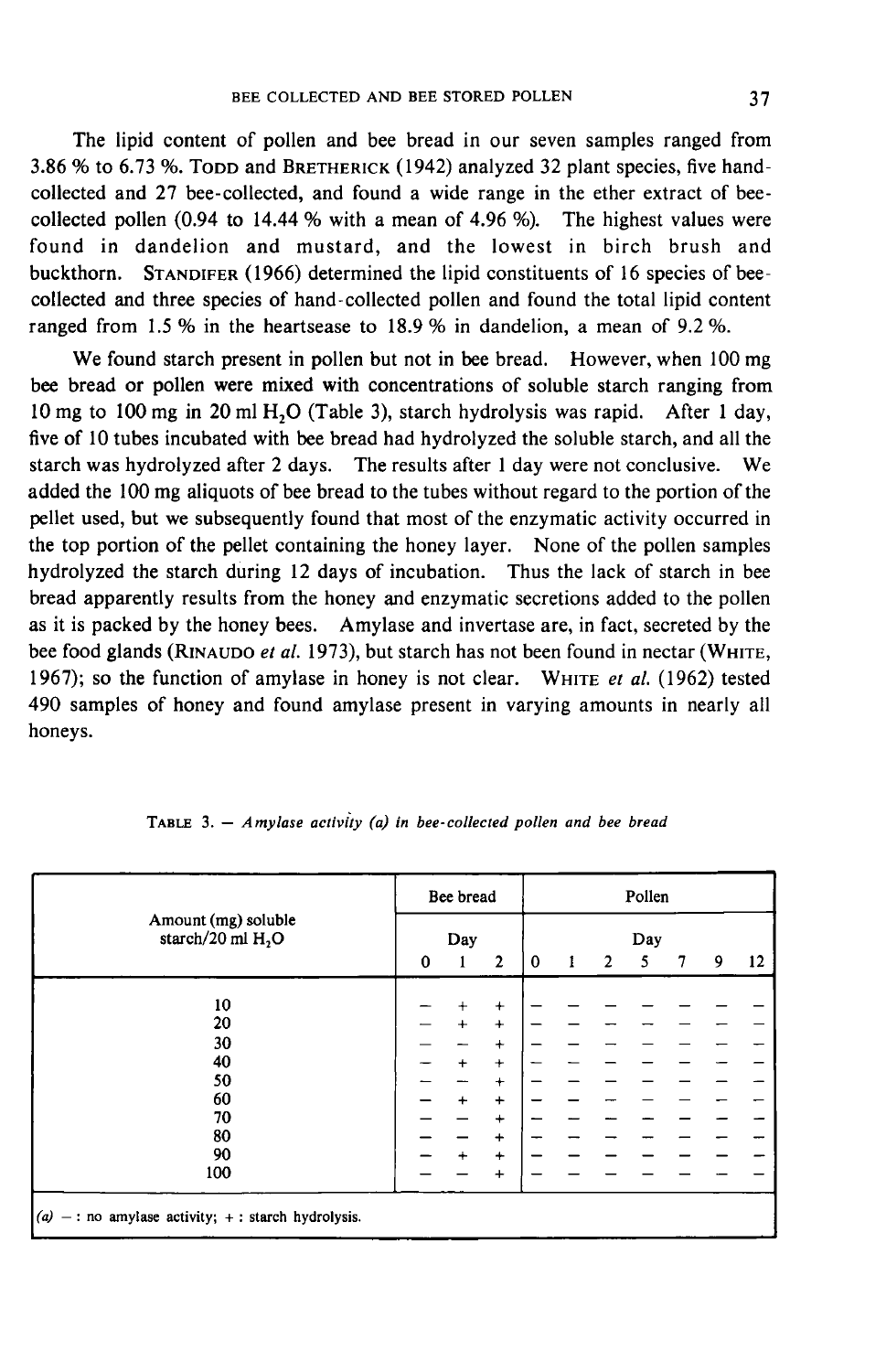The concentration of reducing sugars in pollen shown in Table 2 is not a true value for pollen as produced by the plant. Also the content of sugars in pollen from pollen traps is considerably greater than the content in pollen gathered by The concentration of reducing sugars in pollen shown in Table 2 is not a true<br>value for pollen as produced by the plant. Also the content of sugars in pollen from<br>pollen traps is considerably greater than the content in po amounts of reducing sugars because of the honey or nectar in the fluid used to cement the grains together. Maltose is the most common reducing disaccharide found in nature as a constituent of the polysaccharides, starch, and glycogen. Sucrose is the only important nonreducing disaccharide.

The higher level of reducing sugar in bee bread therefore probably results from the addition of honey or nectar as the pollen is prepared for storage. The added honey reduces the  $p$ H from 4.8 in pollen to an average of 4.07 in bee bread, which facilitates the growth of some apparently desirable microorganisms (EGOROVA, 1971).

A considerable percentage of undetermined matter remained after removal of water, ash, lipids, protein, sugars, and starch from pollen. Even after an additional analysis for crude fiber (mean 7.73 %) and pectins (mean 1.56 %), there were still some undetermined materials. Some authors have assumed these additional undetermined materials to be pigments, waxes, and resins. However, the percentage reported in this study water, asn, i<br>analysis for<br>undetermine<br>materials to<br>study (mean<br>BRETHERICK<br>28.55%. mined materials. Some authors have assumed these additional undetermined<br>als to be pigments, waxes, and resins. However, the percentage reported in this<br>(mean 9.59 % for pollen) was less than the values reported by TODD an RETHERICK (1942). They found a range from 21.65 to 35.87 %, with a mean of 28.55 %. These authors attributed these high percentages in part to substances called " pollenin ", which builds up the extremely resistant exterior pollen membranes. Pollenin contents were determined and found to be 21.9 % in spruce, 20 % in silver pine, and 7.3 % in hazelnut.

In sum, there was no observable nutritional difference between pollen and bee bread fed to caged colonies of bees based on number of larvae reared to pupation. Bee bread and pollen had similar levels of protein, moisture, and lipid. Starch was present in all pollen samples, but absent from bee bread. The levels of reducing and nonreducing sugar, ash, and crude fiber were within the range of experimental error. This information suggests that either pollen or bee bread might be used as a standard in the formulation of our future basal diets.

#### **REFERENCES**

Association of Official Agricultural Chemists. Methods of Analysis. 9th Ed. 1960.

- REFERENCES<br>Association of Official Agricultural Chemists. Methods of Analysis. 9th Ed. 1960.<br>BEUTLER R. and OPFINGER E., 1949. Pollenernährung und Nosemabefall der Honigbiene. Z. vergl.<br>Physiol., 32, 383-421. Physiol., 32, 383-421. Association of Official Agricultural Chemists. Methods of Analysis. 9th Ed. 1960.<br>BEUTLER R. and OPFINGER E., 1949. – Pollenernährung und Nosemabefall der Honigbiene. Z. vergl.<br>Physiol., 32, 383-421.<br>EGOROVA A. I., 1971. – HAGEDORN H. H. and MOELLER F. E., 1949. - Pollenernährung und Nosemabefall der Honigbiene. Z. vergl.<br>
FGOROVA A. I., 1971. - Preservative microflora in stored pollen. Veterinariya (8), 40-41. Translation<br>
from Russian.<br>
HA
- from Russian.
- honeybees. *J. apicult. Res.*, 6 (3), 159-162. HAGEDORN H. H. and MOELLER F. E., 1967. - The rate of pollen consumption by newly emerged<br>honeybees. J. apicult. Res., 6 (3), 159-162.<br>HAYDAK M. H., 1933. - The value of foods other than pollen in the nutrition of the hone
- Bienenkd., 14, 185-219.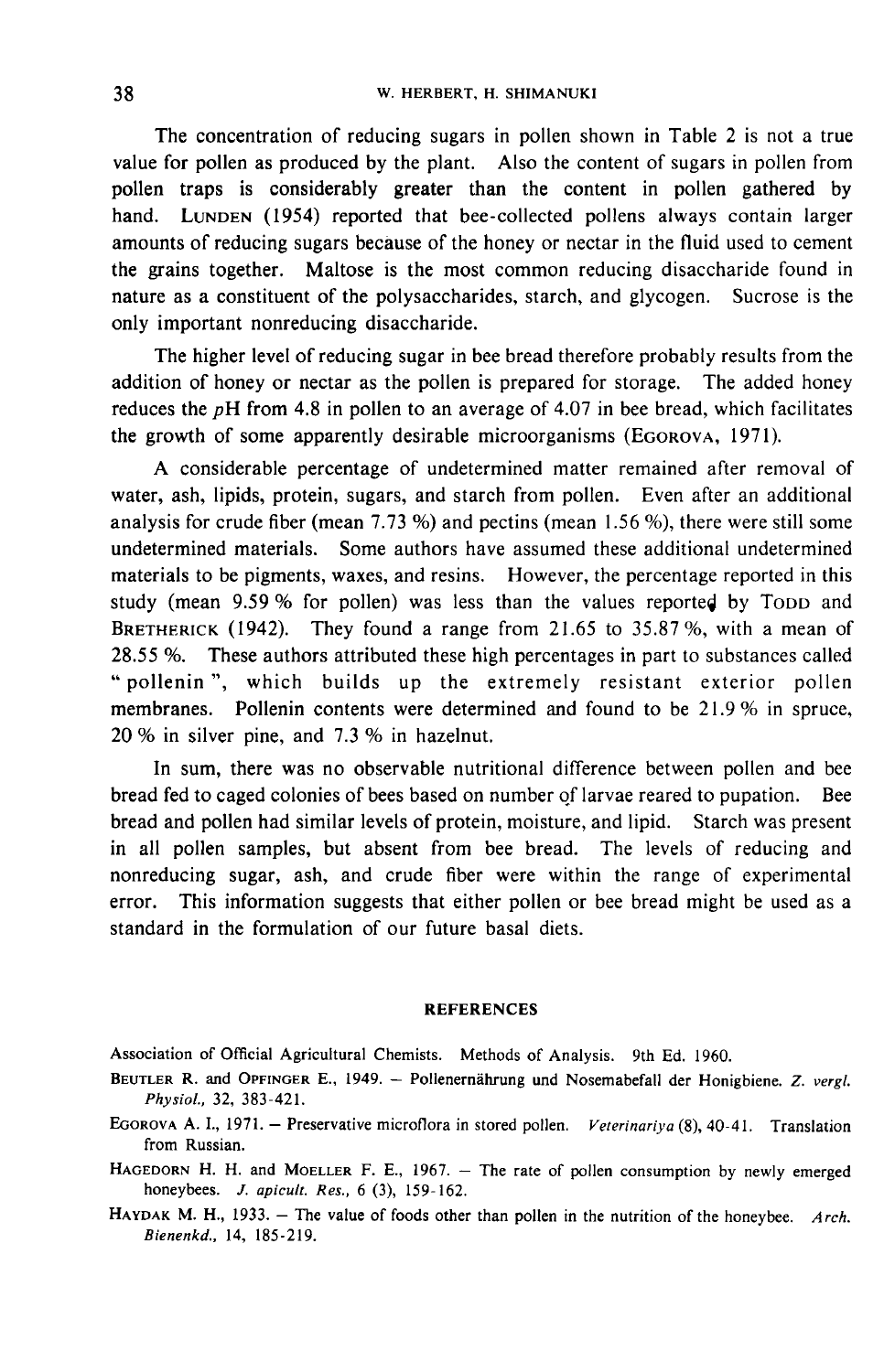- BEE COLLECTED AND BEE STORED POLLEN<br>HUGEL M. F., 1962. -- Étude de quelques constituants du pollen. Ann. Abeille, 5, 97-133.
- LEES R., 1971. Laboratory Handbook of Methods of Food Analysis. CRC Press, Cleveland, Ohio, 192 pp. HUGEL M. F., 1962. – Étude de quelques constituants du pollen. Ann. Abeille, 5, 97-133.<br>LEES R., 1971. – Laboratory Handbook of Methods of Food Analysis. CRC Press, Cleveland, Ohio<br>192 pp.<br>LOUVEAUX J., 1963. – Le rôle du p
- (1), 313-318. 192 pp.<br>LOUVEAUX J., 1963. - Le rôle du pollen dans l'alimentation de la ruche. Ann. Nutr. Aliment, 17 (1), 313-318.<br>LUNDEN R., 1954. - A short introduction to the literature on pollen chemistry. Svensk kem Tidskr., 66, 2
- 201-213. LUNDEN R., 1954. - A short introduction to the literature on pollen chemistry. Svensk kem Tidskr., 66, 201-213.<br>MAURIZIO A., 1954. - Pollenernährung und Lebensvorgänge bei der Honigbiene (Apis mellifica L.)
- Landwirtschaftliches Jb. Schweiz., 68 (2), 115-182.
- PAIN J. and MAUGENET J., 1966. Recherches biochimiques et physiologiques sur le pollen emmagasiné par les abeilles. Ann. Abeille., 9, 209-236.
- MAURIZIO A., 1954. Pollenernahrung und Lebensvorgange bei der Honigbiene (Apis mellifica L.)<br>
Landwirtschaftliches Jb. Schweiz., 68 (2), 115-182.<br>
PAIN J. and MAUGENET J., 1966. Recherches biochimiques et physiologique amylase. Comp. Biochem. Physiol., 46 B, 253-256. PAIN J. and MAUGENET J., 1966. -- Recherches biochimiques et physiologiques sur<br>le pollen emmagasiné par les abeilles. Ann. Abeille., 9, 209-236.<br>RINAUDO M. T., PONZETTO C., VIDANO C. and MARLETTO F., 1973. -- The origin o RINAUDO M. T., PONZETTO C., VIDANO C. and MARLETTO F., 1973. – The origin of hone<br>amylase. Comp. Biochem. Physiol., 46 B, 253-256.<br>STANDIFER L. N., 1966. – Some lipid constituents of pollens collected by honeybees. J. apic
- 93-98. STANDIFER L. N., 1966. – Some lipid constituents of pollens collected by honeybees. J. apicult. Res., 5, 93-98.<br>TODD F. E. and BRETHERICK O., 1942. – The composition of pollens. J. econ. Ent., 35, 312-316.<br>VIVINO E. A. an
- 
- Biochem., 4, 129-136.
- WHITE J. W., RIETHOF M. L., SUBERS M. H. and KUSHNER I., 1962. Composition of American honeys. Tech. Bull. U.S. Dep. Agric., 1261, 124 pp.
- WHITE J. W., 1967. Honey, its composition and properties. pp. 56-64 in Beekeeping in the United States. Handb. U.S. Dep. Agric., 335, 147 pp.
- WHITE J. W., 1975. Honey. Pages 491-530 in Dadant and Sons (eds.). The Hive and the Honey Bee. Dadant and Sons, Hamilton, 111, 740 pp.

#### ZUSAMMENFASSUNG

## CHEMISCHE ZUSAMMENSETZUNG UND NÄHRWERT VON POLLEN, DER VON BIENEN GESAMMELT ODER GESPEICHERT WURDE

Wenn frisch gesammelter Pollen und aus Brutwaben freifliegender Völker entnommener, gespeicherter Pollen (Bienenbrot) an gekäfigte Bienenvölkchen verfüttert wurde, zeigte sich kein Unterschied des Nährwertes in bezug auf die Menge der bis zur Verdeckelung aufgezogenen Brut. Bienen, die entweder mit Pollen oder mit Bienenbrot gefüttert wurden, zogen 7,19550 cm<sup>2</sup> und 7,04600 cm<sup>2</sup> Brutflächen bis zur Verdeckelung auf.

Bienenbrot und Pollen aus sieben geographisch verschiedenen Orten der U.S.A. wurden auf Feuchtigkeitsgehalt, Proteine, reduzierende und nicht reduzierende Zucker, auf Lipide, sulfatierte Asche, Stärke, pH, Pektine und feste Bestandteile untersucht. Der Gehalt an Feuchtigkeit, Proteinen und Lipiden wies in Pollen und Bienenbrot nur geringe Unterschiede auf. In keiner der Bienenbrotproben war Stärke nachzuweisen, aber in allen sieben Pollenproben war Stärke vorhanden (Durchschnittswert = 1,77 %). Bienenbrot enthielt ausserdem mehr reduzierende Zucker und feste Bestandteile als der Pollen, aber weniger Asche. Die Asche aller Pollenproben betrug zwischen 2,4 % und 3,4 % des Trockengewichtes. Der höhere Gehalt des Bienenbrotes an reduzierendem Zucker ist vermutlich auf den Honig- oder Nektarzusatz bei der Pollenverarbeitung für die Speicherung zurückzuführen. Der zugesetzte Honig verringerte das pH von 4,8 im Pollen auf durchschnittlich 4,07 im Bienenbrot. Der Prozentsatz nicht bestimmter Substanzen in Pollen und Bienenbrot betrug durchschnittlich weniger als 10 % des Trockengewichtes.